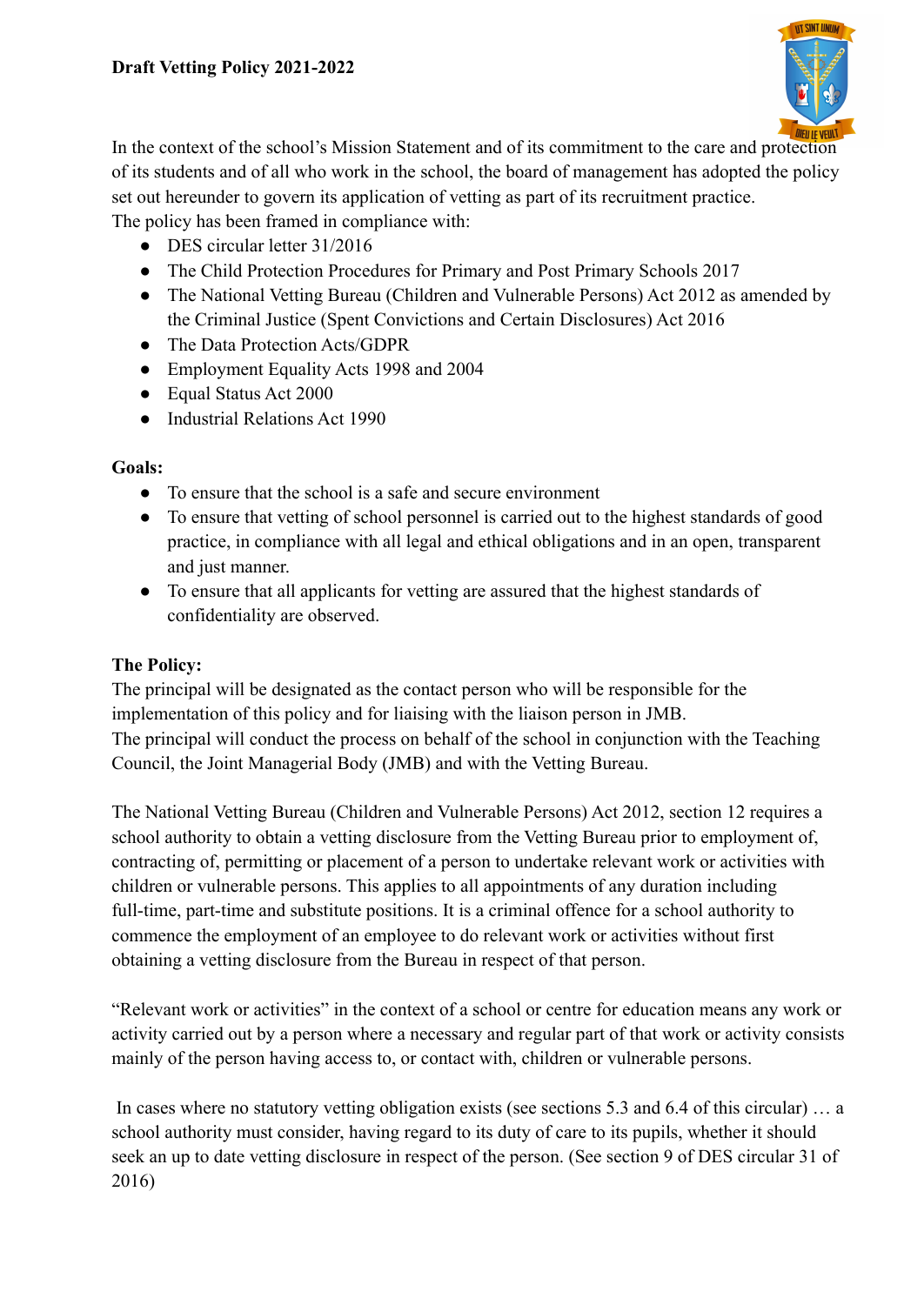

DES FAQs number 12. A (person) who helps on an occasional basis is therefore not subject to vetting as long as the (person) is not involved in the coaching, mentoring, counselling, teaching or training of pupils.

**Exemption** - a school is not required to obtain a vetting disclosure from the Bureau: In the case of the employment of, or entering into a contract for services with, a person on behalf of the State Examinations Commission (SEC) - locally appointed superintendents of special centres, aural examinations, and practical examinations etc. (Nonetheless, JMB advises that such recruitment is carried out in a prudent manner and that, where possible, all such personnel are vetted. If vetting is not feasible such persons should provide a Statutory Declaration and Form of Undertaking.)

## **Non-employees – contractors, volunteers, coaches etc.**

Vetting requirements in respect of non-employees occur where a school authority:

- (a) Enters into a contract for services that constitute relevant work or activities or
- (b) Permits any person to undertake relevant work or activities on the school's behalf, whether or not for commercial or any other consideration or

(c) Places or makes arrangements for the placement of any person in work experience or activities that involve participation in relevant work or activities. (e.g. work experience)

Exemptions - the school is not required to obtain a vetting disclosure prior to commencing the contract, permission or placement in the following circumstances-

Unpaid volunteers who assist on an occasional basis provided such assistance does not involve the teaching, coaching, mentoring, counselling or training of children or vulnerable persons.

Following the completion of retrospective vetting in April 2018, all personnel doing relevant work or activities in schools must have been vetted.

Recruitment

Thorough recruitment procedures must always be followed and are an essential element of child protection practice. Vetting does not take the place of recruitment procedures but is to be used as part of those procedures.

- Best practice in checking references and previous employment history is essential.
- A number of questions concerning child protection will be asked of job applicants.
- The school will give job applicants a leaflet setting out its recruitment policies and procedures, with particular reference to its recruitment practice with regard to child protection. This leaflet will alert applicants to the child protection-related questions which they will be asked to answer in writing. (See appendix 1)

# **Procedures for all categories:**

Prospective employees must confirm in writing that their appointment is subject to the satisfactory outcome of vetting.

● At the completion of the selection process, when the preferred candidate has been selected, the candidate must, if he or she is a qualified teacher, apply to the Teaching Council to be vetted. If the candidate has already been vetted by the Vetting Bureau, he or she must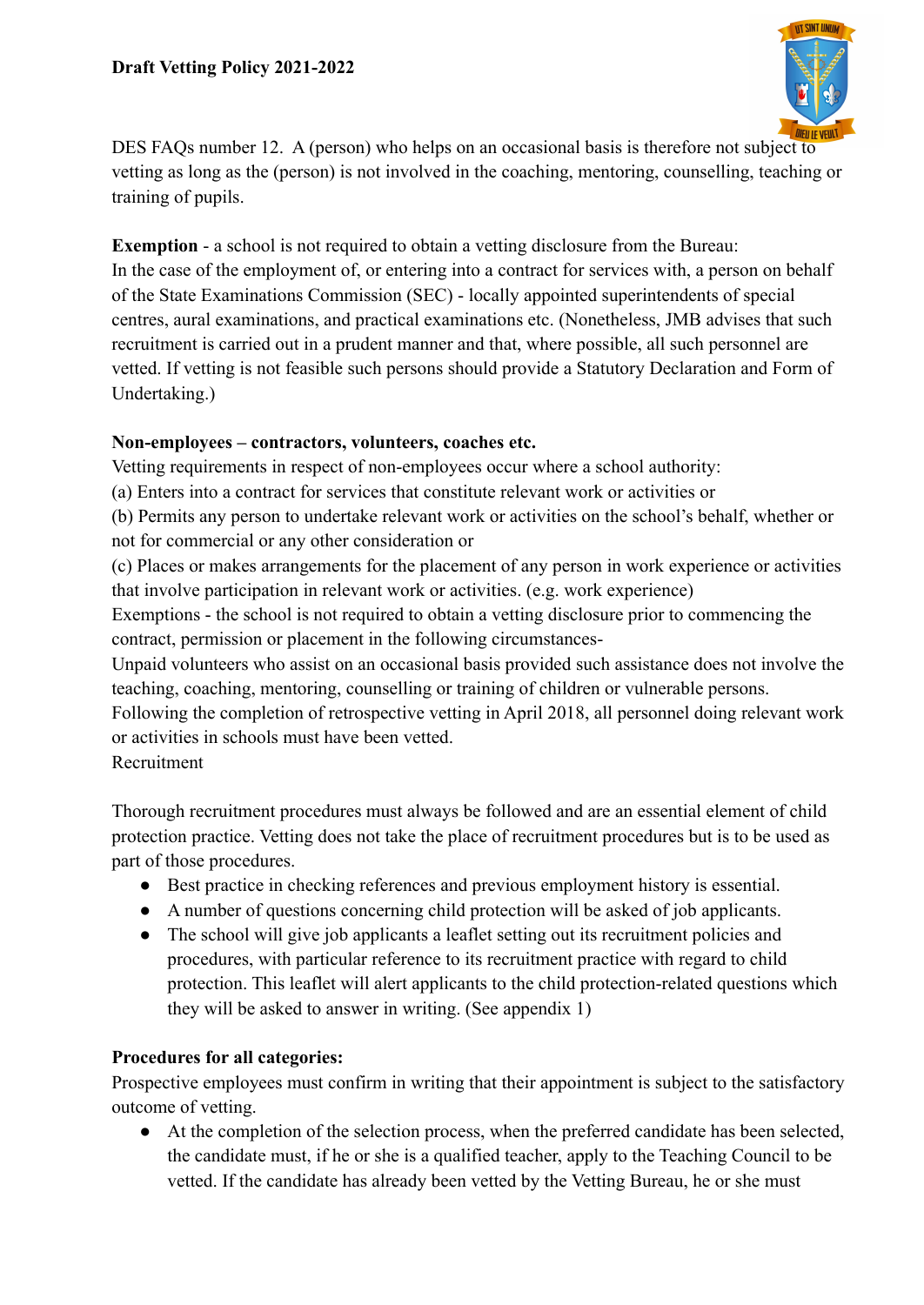

enable the principal to access the vetting disclosure online so that it can be download and assessed.

- All others must complete a Vetting Bureau Application Form and submit it to JMB through the school.
- Failure to complete the Vetting Application Form will disqualify the candidate and no offer of employment can be made to him or her.
- The provision of inaccurate information on the Vetting Application Form may disqualify.
- Failure to disclose a conviction will disqualify, other than as provided for in section 14 A of the National Vetting Bureau (Children and Vulnerable Persons) Act 2012, as amended.
- A Statutory Declaration and a Form of Undertaking must be signed by all those appointed to teaching and non-teaching posts of any duration.
- Where a person changes employment from one school to another the Statutory Declaration is valid if made in the same or previous calendar year.
- A statement confirming that he/she has read and understood the school's Child Protection Policy must be signed by the candidate.

## **Teaching Personnel:**

- Persons being appointed must be vetted prior to appointment to any teaching position, regardless of the duration of the appointment.
- Where the teacher to be appointed is a registered teacher or has applied to be registered, vetting is carried out through the Teaching Council. The teacher must enable the school authority to access the vetting disclosure on the Teaching Council's Digitary platform.
- The school will download the vetting disclosure in respect of the teacher and
- Retain a copy for its records

# IT DOES NOT FOLLOW THAT VETTING DEEMED SATISFACTORY FOR TEACHING COUNCIL PURPOSES WILL, IN ALL CASES, BE SATISFACTORY FOR EMPLOYMENT PURPOSES. IT IS THE BOARD'S VETTING POLICY ONLY THAT WILL DETERMINE THIS.

The Teaching Council's determination as to whether a particular vetting outcome is satisfactory for its purposes is made within the statutory framework within which the Teaching Council works. It is possible that an outcome which meets the Teaching Council's requirements might not be acceptable to the school's board of management for employment purposes.

# **Non-Teaching Personnel**

Vetting for all non-teaching personnel is carried out through JMB as above.

Other Appointees (volunteers, coaches, etc)

The principal will meet with and interview all volunteers, coaches, trainers, etc. who may be involved in relevant work or activities in the school from time to time.

The board will have persons in this category vetted through JMB prior to their engagement by the school. However, it is permissible for two or more organisations to agree in writing that one organisation will have the person vetted, e.g. the school could agree with the GAA that the GAA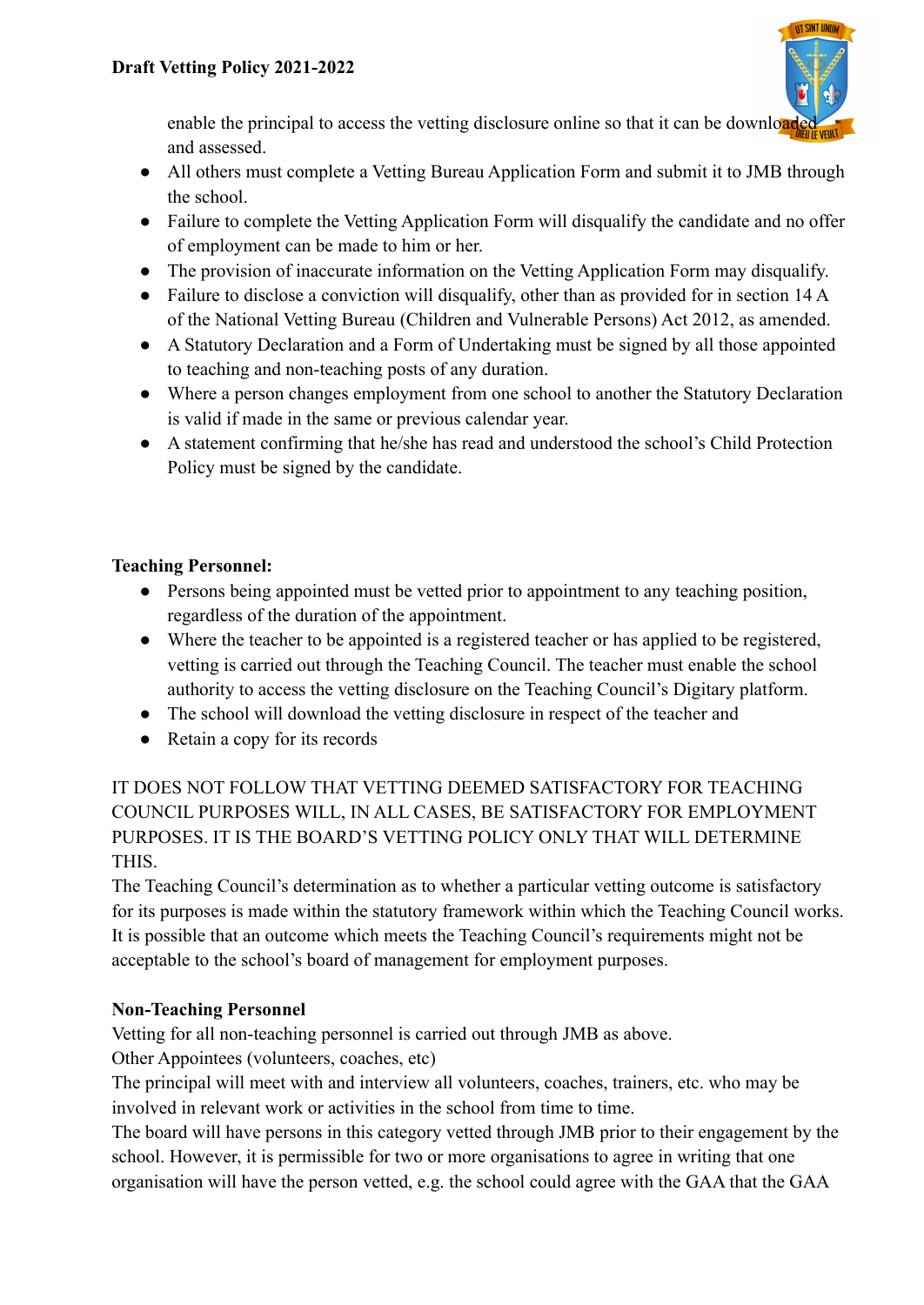### **Draft Vetting Policy 2021-2022**



will have the person vetted. In such a case, the school must receive written confirmation from other organisation that the person has been vetted and the school should require a copy of the vetting disclosure from the person who has been vetted by the organisation with which the school has entered into a written agreement.

#### **Student Teachers**

Student teachers must be vetted through JMB unless there is a prior written agreement between the school and the college. The school must receive written confirmation from the college that the student teacher has been vetted. The school should also require that the student teacher furnishes to the school their disclosure from the Vetting Bureau to enable the school to determine if the disclosure amounts to satisfactory vetting in terms of the school's vetting policy.

#### **Students and Work Experience**

Where a student is participating in work experience which requires that the student be vetted, a completed Vetting Application Form (NVB 1), downloadable from jmb.ie, should be submitted to JMB.

Persons not yet 16 years old cannot be vetted.

Where the student is 16 or 17 years old on the date on which the vetting application form is signed and dated, the application must be accompanied by the Parent/Guardian Consent Form (NVB 3) available on the JMB website.

Vetting may be conducted in respect of students over 18 years of age on his/her written authorisation where required for an individual participating in work experience.

### **The School's Duty of Care to Students going on Work Experience**

Students going on work experience should be well prepared by the school to cope with potentially difficult situations. They should be assured of school support in such instances. Safety of students should be discussed with employers before placements begin.

#### **Disclosures**

The attached schedule sets out those offences or categories of offences which will disqualify candidates.

It should be noted that a disclosure from the Vetting Bureau may also include "specified information". "Specified information" or "soft information" in relation to a person who is the subject of an application for a vetting disclosure means information other than criminal convictions held by An Garda Síochána that leads to a bona-fide belief that a person poses a threat to children or vulnerable persons. The Act states that 'Where a member of staff of the Bureau considers there is specified information relating to a person who is the subject of an application for vetting disclosure, he or she shall refer the matter to the Chief Bureau Officer for assessment and determination under section 15 as to whether the information concerned should be disclosed. (3) The Chief Bureau Officer shall assess the application for vetting disclosure and the specified information relating to the person who is the subject of that application but he or she shall not make a determination that that information concerned should be disclosed Unless—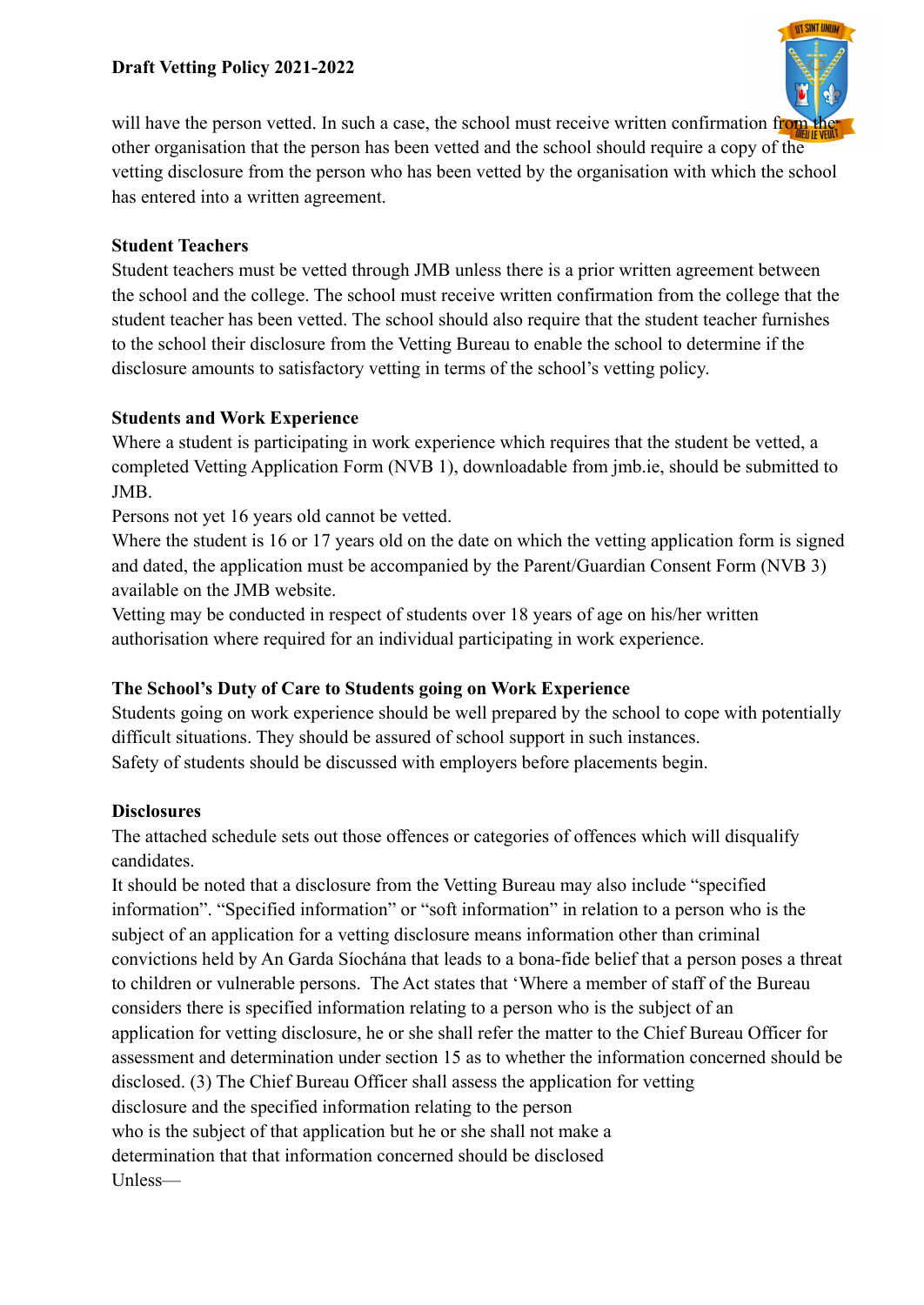

(a) he or she reasonably believes that that information is of such a nature as to give rise to a bona fide concern that the person concerned may— (i) harm any child or vulnerable person, (ii) cause any child or vulnerable person to be harmed, (iii) put any child or vulnerable person at risk of harm, (iv) attempt to harm any child or vulnerable person, or (v) incite another person to harm any child or vulnerable Person,and (b) he or she is satisfied that its disclosure is necessary, proportionate and reasonable in the circumstances for the protection of children or vulnerable persons or both, as the case may be.

Because of the nature of "specified information" and the requirements in the Act, including an appeal process available to the vetting applicant before "specified information" can be disclosed, the board of management will determine whether a vetting applicant whose disclosure from the Bureau includes "specified information" is a suitable person to be employed in the school. In such a case the vetting applicant will be afforded an opportunity to make representations to the board of management before the board comes to a decision on the matter.

The following schedule also sets out other offences or categories of offences which may disqualify. In deciding whether a particular conviction renders a candidate unsuitable for appointment, the school will have regard to:

- the nature of the offence and its possible relevance to the post;
- the age of the offence (offences many years in the past may be less relevant than more recent offences);
- the frequency of the offence (a series of offences will give more cause for concern than an isolated minor conviction).
- Offences which are not sexual or violent in nature or drug related offences of a minor nature committed before the age of 18 will be judged in the light of the age of the applicant at the time of the offence.
- Where the vetting process discloses pending prosecutions or unsuccessful prosecutions, such prosecutions will be assessed in the light of the nature, age and frequency of the alleged offence(s) and of the age of the candidate at the time of the alleged offences.
- Statutory vetting will, in addition to a check for criminal records, include a check for any relevant "soft information". "Soft information" referred to as "specified information" in the Vetting Act, is information other than criminal convictions held by An Garda Síochána that leads to a bona-fide belief that a person poses a threat to children or vulnerable persons.
- The principal will meet the applicant in person and in privacy. The applicant will be informed of the nature of the disclosure and will be given an opportunity to respond to it.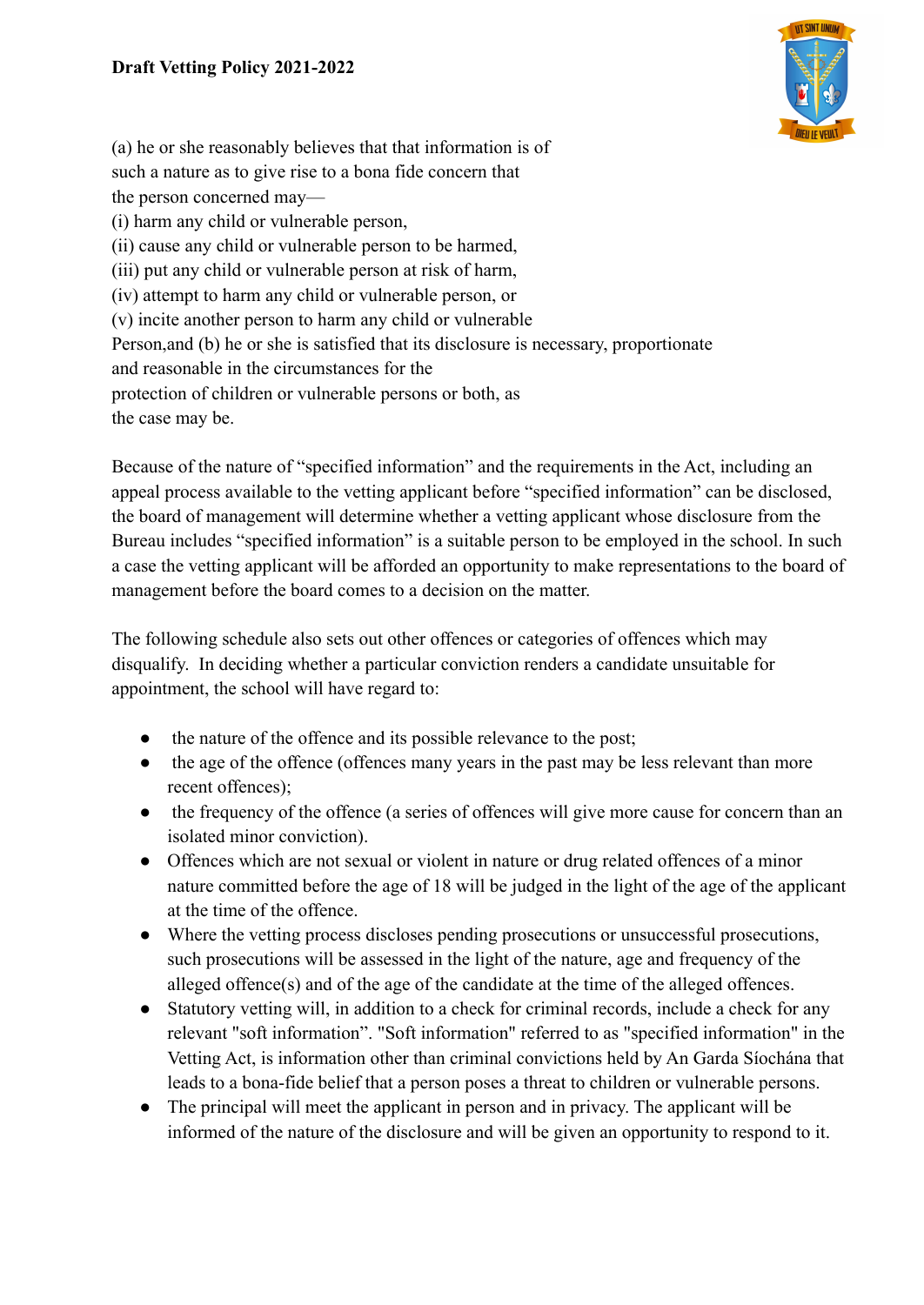

- $\bullet$  The principal is authorised by the board to determine if the outcome of the vetting of candidate has been satisfactory or not, the determination being made in accordance with this policy. Should the principal deem it necessary, he/she may consult the chairperson of the board of management before reaching a decision.
- The only circumstance in which a disclosure of convictions or prosecutions would be made known to the board of management would be where the applicant consents that they be consulted.
- A copy of the vetting disclosure document will be given to the applicant.

The Eight Rules of Data Protection will be strictly observed by the school. The rules are:

- 1. Gather and process information fairly
- 2. Keep it only for one or more specified, explicit and lawful purposes
- 3. Use and disclose it only in ways compatible with these purposes
- 4. Keep data safe and secure
- 5. Keep data accurate and up-to-date
- 6. Ensure that it is adequate, relevant and not excessive
- 7. Retain it no longer than is necessary for the purpose or purposes
- 8. Give a copy to the individual, on request

### **Implementation:**

This policy will be effective from the date of adoption by the board of management. The school's Vetting Policy will be made available to candidates for employment, paid or unpaid. It will be included on the school's Job Application Form(s), such that the candidate's signature on that form confirms that he/she is aware of the school's policy on vetting and accepts the school's policy that satisfactory vetting is an essential requirement for appointment to a post in the school. By signing the Vetting Application Form, the job applicant authorises the principal to receive disclosure of the outcome of vetting and to have regard to it in determining if the candidate may be appointed to the post.

# **Policy Review:**

This policy will be reviewed as necessary and particularly to comply with any relevant legislative changes.

Policy adopted by the board of management Dec 14th 2021

Signed: Kein Wjane

Chairperson, board of management

Date: l4th December 2021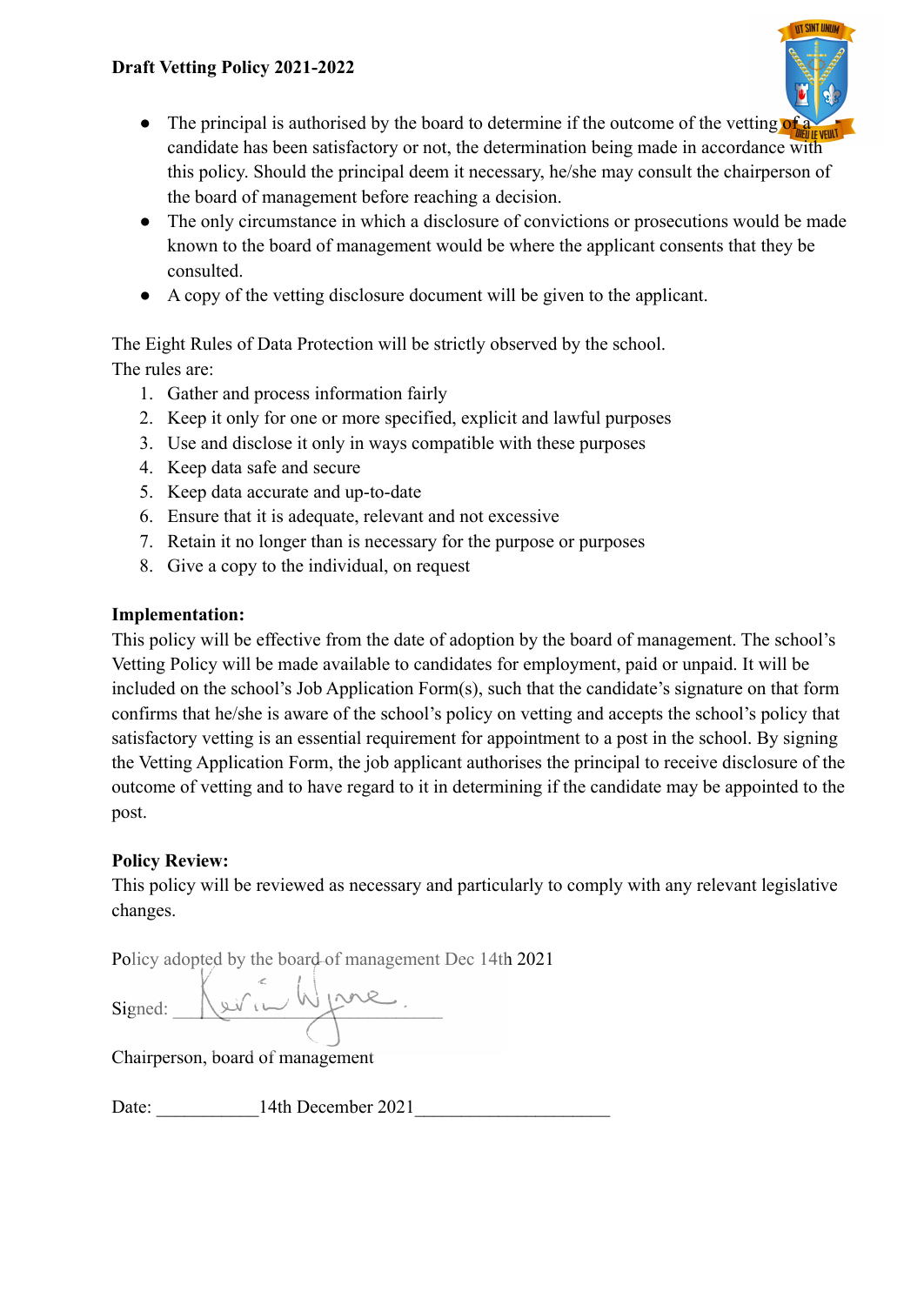### **Draft Vetting Policy 2021-2022**



The following schedule sets out those offences or categories of offence which will disqualify candidates. It also sets out other offences or categories of offence which may disqualify. In deciding whether a particular conviction renders a candidate unsuitable for appointment, the school will have regard to:

• the nature of the offence and its possible relevance to the post;

• the age of the offence (offences many years in the past may be less relevant than more recent offences);

• the frequency of the offence (a series of offences will give more cause for concern than an isolated minor conviction).

• offences which are not sexual or violent in nature or drug related offences of a minor nature committed before the age of 18 will be judged in the light of the age of the applicant at the time of the offence.

• Where the vetting process discloses pending prosecutions or unsuccessful prosecutions or 'specified information' as defined in the Vetting Act, such disclosures will be assessed in the light of the nature, age and frequency of the alleged offence(s) and of the age of the candidate.

| Category/Type of<br>Offence | Automatic<br>disqualification from<br>employment                                                                                             | May or may not<br>disqualify | May be<br>acceptable |
|-----------------------------|----------------------------------------------------------------------------------------------------------------------------------------------|------------------------------|----------------------|
| Homicide                    | Murder                                                                                                                                       | Manslaughter                 |                      |
| Sexual offences             | Rape<br>Rape under section 4<br>Unlawful carnal<br>knowledge<br>Aggravated sexual<br>assault<br>Sexual assault<br>Sexual offences<br>(other) |                              |                      |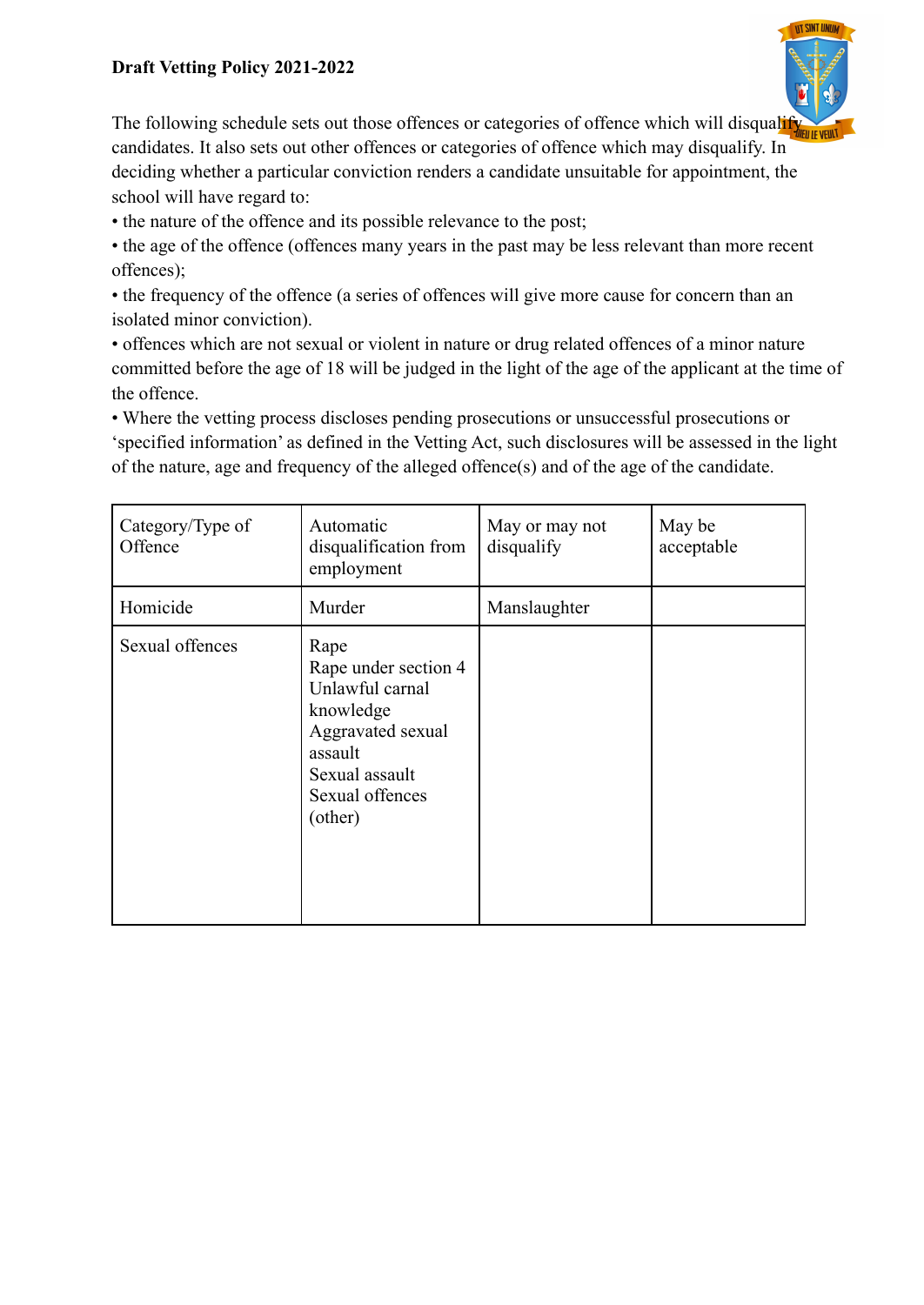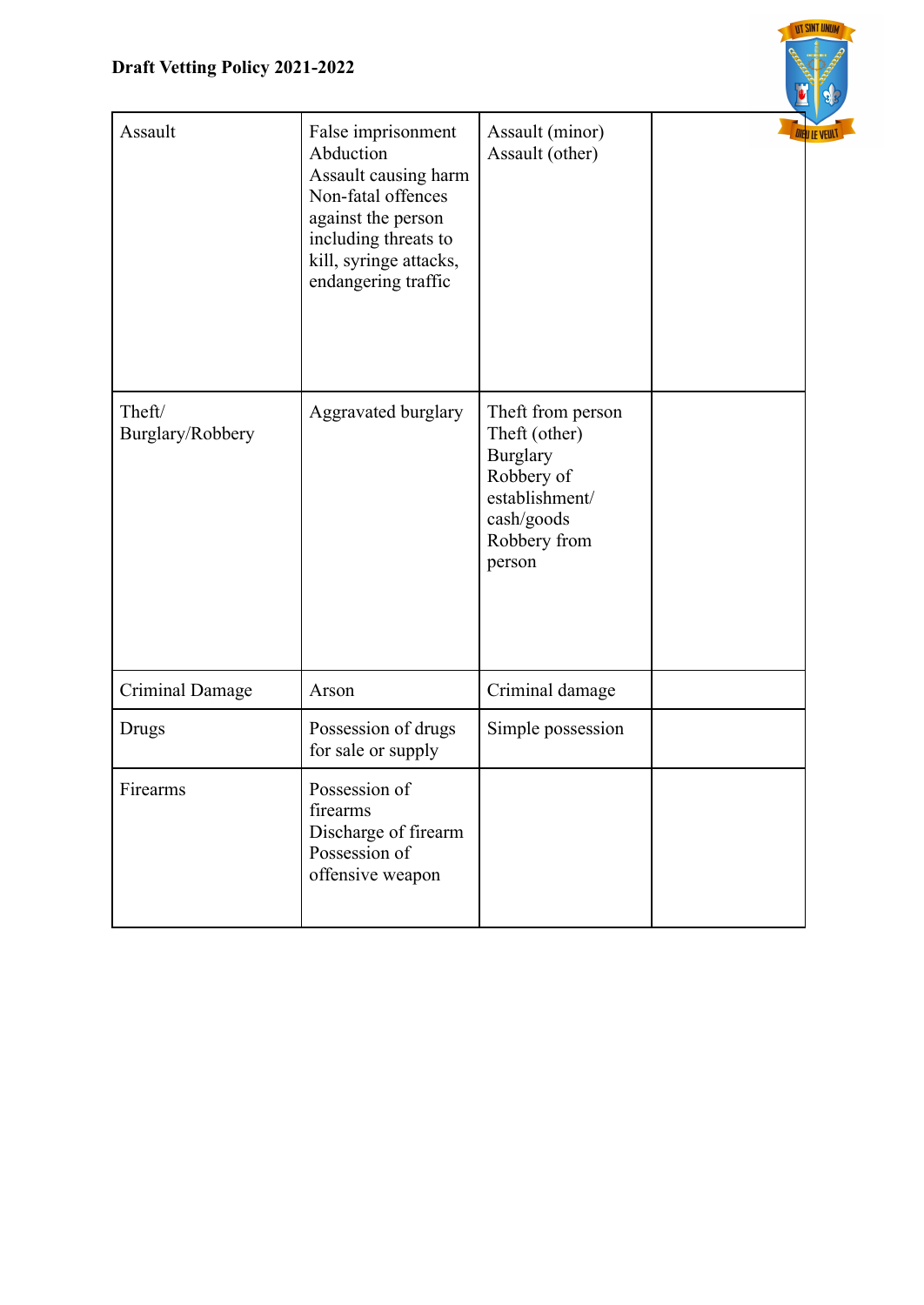

**NT SINT UNIA**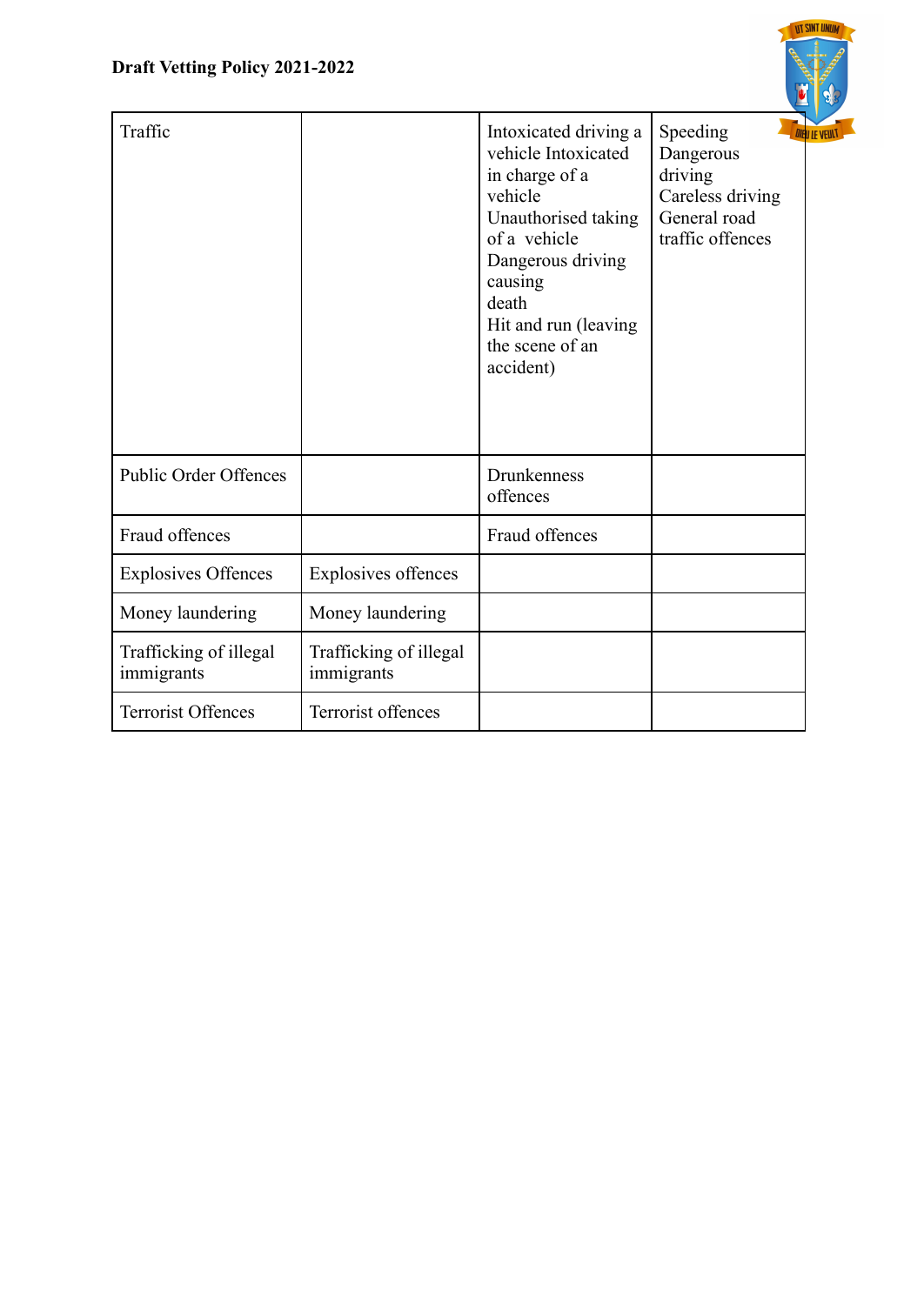

# **APPENDIX 1 – Recruitment Process and Child Protection Information Leaflet:**

The school thanks you for your interest in applying for the position of ………………..………. in the school. I enclose a standard application form which I would ask you to complete and return to the school before the stated closing date for applications.

This school owes a duty of care to its pupils. The school has a duty to satisfy itself that no person employed by the school poses a threat to pupils or staff. The school must therefore make certain enquiries of all applicants for employment in the school, and these enquiries will include both:

(a) Ouestions to each applicant at interview (see below) and

(b) Enquiries with previous employer(s), and the National Vetting Bureau.

The questions which you will be asked at interview and also invited to answer in writing may include the following:

- Where have you been residing during the previous five years?
- Were you ever the subject of an inquiry by Tusla/ the HSE concerning a child welfare matter?
- Were you ever the subject of a garda criminal investigation arising from a complaint of child abuse?
- Were you the subject of any allegation of criminal conduct or wrongdoing towards a minor?
- Are you aware of any material circumstance in respect of your own conduct which touched/touches on the welfare of a minor?

Please note that it is a fundamental term of your employment that you make appropriate full disclosure in respect of the questions outlined above, and a fundamental term will be included in any future contract of employment to this effect.

You should also note that if the school is satisfied, in the future, that you have made incomplete or inaccurate disclosure, you may face disciplinary action, up to and including dismissal.

The school undertakes that all responses furnished by you in respect of the above questions will be treated as confidential, subject to any reporting obligations which may be imposed on the school, pursuant to "Children First" published by the Department of Health, the Child Protection Procedures for Primary and Post-Primary Schools published by the Department of Education and Skills or pursuant to any legal obligation imposed on the school to facilitate the effective investigation of crime.